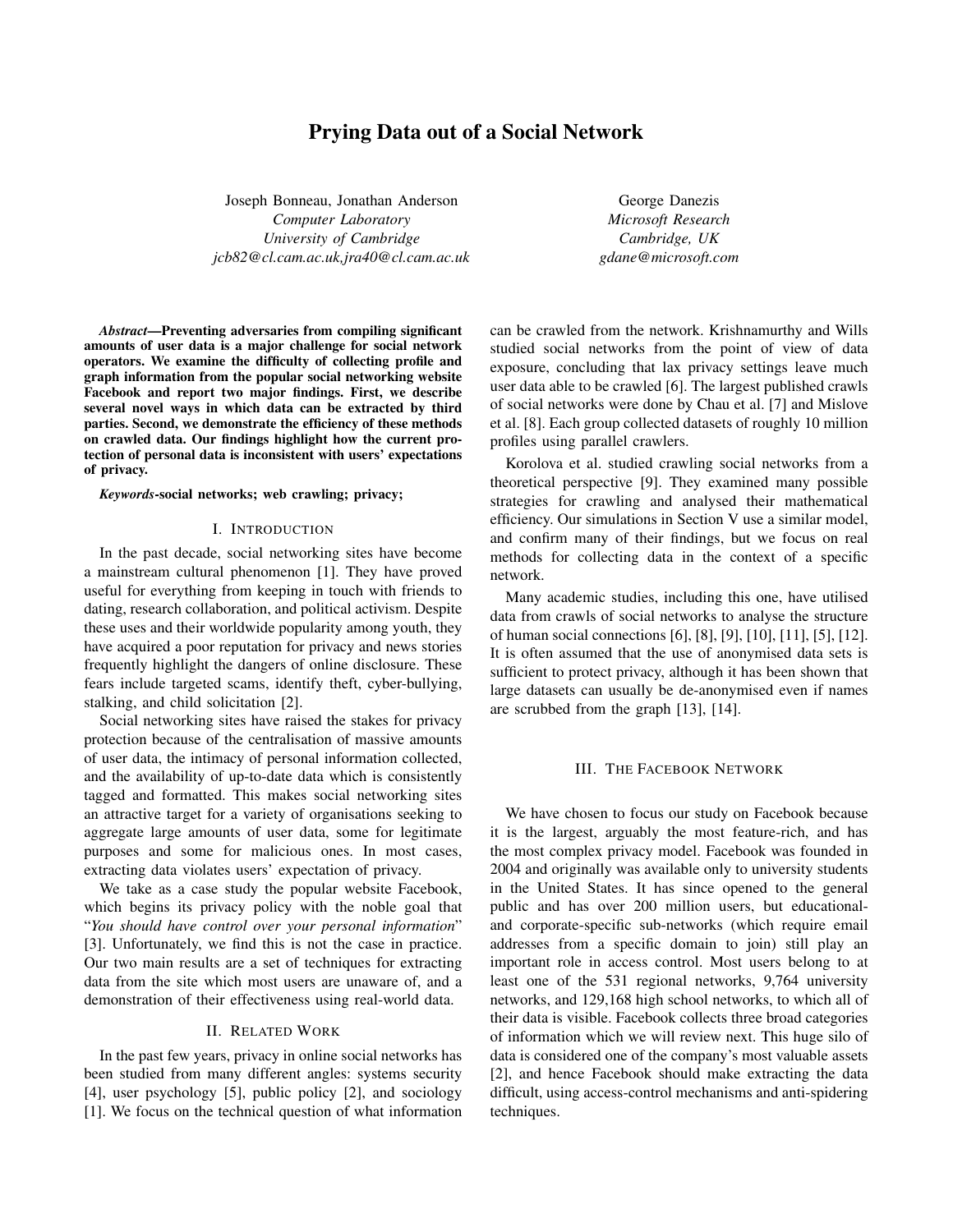# *A. Data of Interest*

*1) Profile Data:* The obvious data of interest is the personal data uploaded onto user profiles. Although users voluntarily upload this information, most do so expecting it to only be shown to their online "friends", thus they consider it a privacy violation if this information is leaked to third parties [\[5\]](#page-5-4). Profile data can consist of a user's name, location and contact information, educational and employment history, personal preferences, interests, and photos. Much of this data is tagged by the user with metadata, making it easy to store and analyse. The history of a user's profile is also of interest: previous versions of a user's profile, particularly status messages, provide a chronology of the user's life activities, such as when they have entered romantic relationships or changed jobs.

*2) The Social Graph:* A broader threat is extraction of the *social graph*, that is, the graph consisting of users (vertices) and their friendship links (edges). It is easier to extract this data than the complete set of user profiles, yet there is a wide variety of interesting uses of the social graph data: detecting communities of users with similar interests [\[12\]](#page-5-11), identifying well-connected individuals [\[11\]](#page-5-10), inferring private information from a user's friends [\[15\]](#page-5-14), [\[16\]](#page-5-15), and facilitating the efficient collection of user profiles via targeted attacks [\[10\]](#page-5-9). While the commonly considered graph is of friendship links, the graph connecting users through common group membership can also be sensitive.

*3) Traffic Data:* Facebook's privacy policy, like those of most social networks, clearly states that they reserve the right to record users' IP addresses, web browser information, length and frequency of sessions [\[3\]](#page-5-2) . Privacy policies are typically vague about the collection and use of such data [\[2\]](#page-5-1), however, it is at the lowest risk of extraction by third parties, so we will not consider it further.

#### <span id="page-1-0"></span>*B. Potential Data Aggregators*

Social networks contain data which is invaluable to marketers, who use profile data to target their advertisements to particular users, as well as social graph data to advertise to friends of existing customers. Professional data aggregators may attempt to build databases of user profiles and connections for sale to insurance companies, credit-ratings agencies, background-check agencies, or others. Employers and universities can monitor social networking sites either to screen applicants, or to discipline existing employees and students. Controversies have already arisen from law enforcement agencies using social networking data to learn of criminal activity. Social networks are also useful for monitoring the affiliates of known criminals; the social network paradigm has been successfully used to investigate organised crime in the Netherlands [\[17\]](#page-5-16). Social network information also aids criminals with many online scams, particularly "social" phishing [\[18\]](#page-5-17). Finally, many researchers wish to extract social networking data [\[6\]](#page-5-5), [\[8\]](#page-5-7), [\[9\]](#page-5-8), [\[10\]](#page-5-9), [\[11\]](#page-5-10), [\[5\]](#page-5-4), [\[12\]](#page-5-11).

## IV. METHODS OF EXTRACTING DATA

# *A. Public Listings*

The easiest method of collecting data is crawling public profile listings, which do not require an account to access and are routinely crawled by search engines, as is encouraged by Facebook. Public profiles consist of a user's name, primary photo, network memberships and links to the public profiles of eight friends. Recently, a listing of companies and groups that the user is a "fan" of has been added to the public listing. Public listings are enabled by default, and less than 1% of users opt out [\[19\]](#page-5-18).

We developed a simple web-crawling script which was able to download 500,000 user profiles per day. This means that, as a rough estimate, a distributed crawl with 500 machines should be able to index every public Facebook listing in one day, easily within the reach of many of the aggregators we have mentioned. Collectively, these listings provide a significant amount of information about the social graph. It has been shown that it is possible to approximate many properties of the complete graph using just the random sample of links provided by public listings [\[19\]](#page-5-18).

In addition to gathering public listings of users, there are public listings of groups which can be indexed. These provide both personal data, as many groups contain user preferences like "I love Icelandic music," and graph data, as membership in a common group indicates a social tie (especially a small one such as "Churchill Rugby Club"). While only 8 members of a group are publicly listed, all wall postings are publicly listed, which can provide a much larger membership set, as well as indicating the activity level of users within the group.

An interesting inconsistency that we have identified in Facebook's privacy settings is that users who have opted out of public listing for their own profile will still show up in group memberships and group wall postings, clearly a violation of the privacy policy [\[3\]](#page-5-2). Listing friendship information in public listings at all is a violation of the privacy policy, as it claims that only a user's name and photo will be displayed.

## *B. False Profiles*

To gather more data than is available in the public view, an aggregator can create false profiles. This is straightforward because profile creation requires only a valid email address; this can be done anonymously using temporary webmail accounts and the anonymity network Tor [\[20\]](#page-5-19). When crawling from a valid Facebook account, it is possible to see the name, photo, networks and *all* friends of any user with the default setting of a "searchable" profile.

While Facebook allows users to opt-out of having their profile "searchable," in practice this makes the site difficult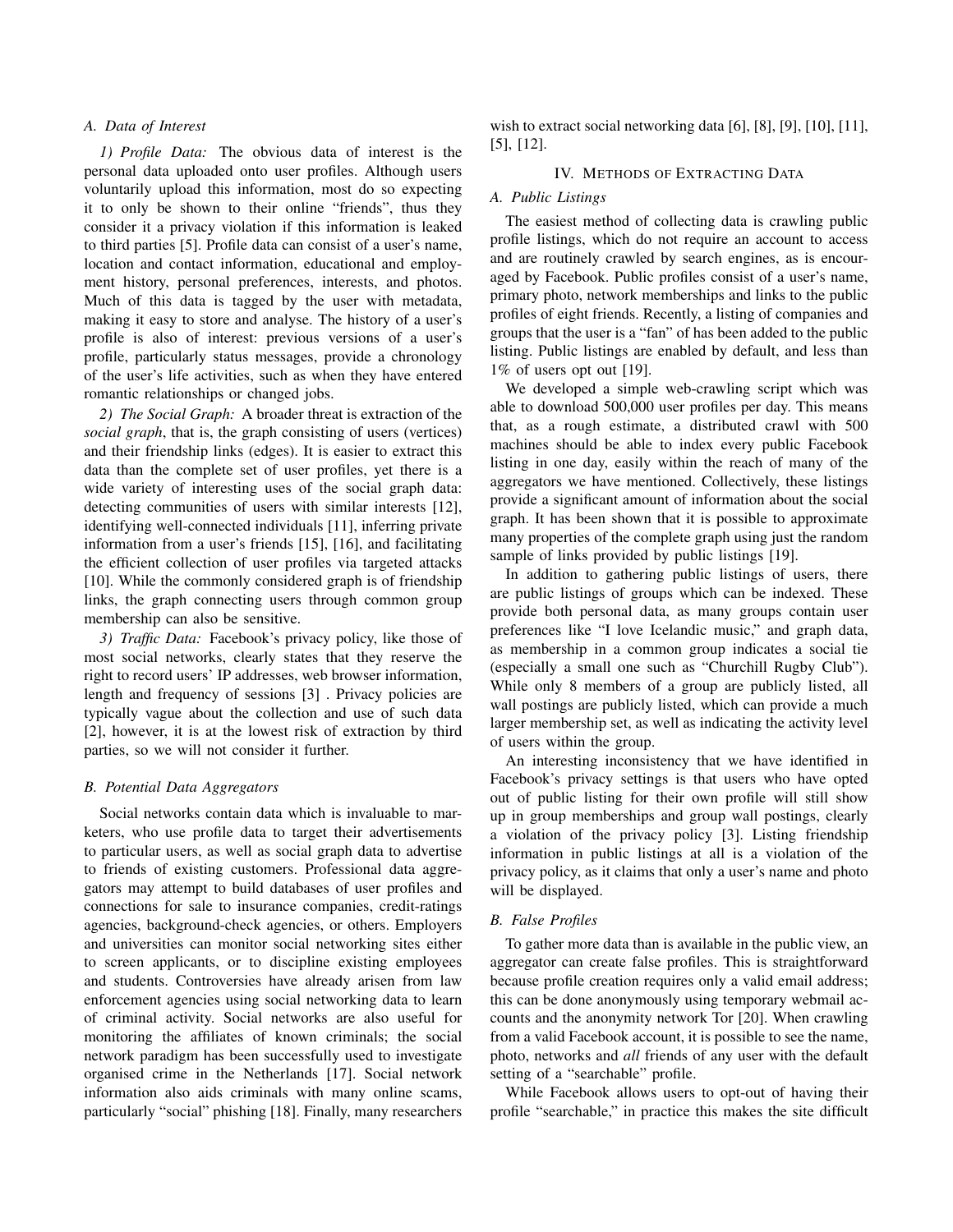to use, as it becomes impossible for legitimate friendship requests to be received.<sup>[1](#page-2-0)</sup> It is possible to remove one's picture or friendship list from search results, but this is also highly impractical as this information is necessary for people with common names to be identified by their friends in search results, due to the lack of unique user identifiers on the site. Experimentally, we have found that just 10% of users remove their profile picture or friendship information from search results.

In order to collect profile data, false profiles can be created in multiple networks, each one giving instant access to the profiles of most users in that network. Regional networks are completely public to join, and comprise the majority of Facebook users. A study found that 70–90% of users expose their profile to their regional network, correlated with the network's size [\[6\]](#page-5-5). Some corporate and academic networks require a valid email address within a certain domain, but in many cases these networks are large enough that compromising an email address is possible. Other subnetworks, such as secondary schools, require approval of an existing network member, although this is highly susceptible to social engineering.

Another effective technique is to send friend requests out to highly connected individuals—who are more likely than average to accept a friend request from a stranger—which provides a view of any of their friends who have enabled "Friend of Friend" visibility. These users can be picked out using data from public listings, which have been shown to provide a useful approximation of friendship degree [\[19\]](#page-5-18). Previous research has shown that creating a profile with a humorous picture on the profile, and little data, will be accepted as a friend by roughly 80% of users [\[6\]](#page-5-5). There is also anecdotal evidence that risqué photos of models will often be accepted as friends.

Unlike crawling public listings, creating false profiles and using them to crawl data is explicitly against Facebook's terms of service and is aggressively combated. For example, accounts can be permanently removed for issuing too many search requests, and accounts which exceed a certain threshold of friendships ( $\sim 1,000$ ) are manually inspected and removed if they are thought to be fraudulent. Still, large organisations are able to utilise many false profiles in an attempt to crawl the network. We will examine the effectiveness of this approach further in Section [V.](#page-3-0)

## <span id="page-2-2"></span>*C. Profile Compromise and Phishing*

More effective than creating false profiles is gaining access to legitimate profiles, which are already well-connected to a group of friends. Standard operating system attacks, such as malware and key-loggers, can of course be used to compromise Facebook credentials. Industrialised account harvesting using a large botnet could reveal a significant portion of the entire network, based on our analysis in Section [V.](#page-3-0)

Facebook accounts are also vulnerable to phishing attacks, which have been widely reported in the last year [\[21\]](#page-5-20). Phishing is particularly effective against Facebook, as the site routinely sends users email reporting new messages or photos with embedded links to log in to the site. These links typically have complicated URLs such as *www.facebook.com/n/?inbox/readmessage.php&t=10179447* which are difficult for ordinary users to distinguish from phishing URLs. Thus, users are well-trained to click on emailed links and log in to the site, and there are no specific anti-phishing measures in place.<sup>[2](#page-2-1)</sup> The Facebook log-in page is not authenticated via TLS, removing another obstacle for phishing sites.

In addition to regular log-in at Facebook, the recently launched Facebook Connect system allows external websites to provide a link for users to enter their Facebook credentials into a pop-up window, enabling the external website to access Facebook data. Training users to enter their password in this manner will likely lead to phishing attacks in the future. In particular, it enables "cross-site phishing," where an attacker can trick a legitimate website into displaying a "Connect with Facebook" button which directs to a malicious pop-up window.

Finally, the lack of TLS authentication on Facebook's log-in page enables a middleperson attack redirecting the password submission to an attacker's computer. While the actual HTTP POST action which submits credentials is normally protected with TLS, very few users are apt to notice if this has been removed.

# *D. Malicious Applications*

Facebook offers a rich development platform for thirdparty applications. While users can set specific privacy settings for each application, in practice, most users give all applications full access to their account [\[4\]](#page-5-3), the default setting. For data collection purposes, a malicious application has effectively phished the profile of every user who adds the application with such permissive settings. The most popular applications on Facebook have over 10 million users, and there exist several companies such as Slide and RockYou which collectively have over 30 million users of their applications [\[22\]](#page-5-21)—enough to view the vast majority of the network, according to our evaluation in Section [V.](#page-3-0)

Even if users select more restrictive settings, many holes have previously been found in Facebook's platform which allow applications to extract unauthorised data [\[4\]](#page-5-3). While

<span id="page-2-0"></span><sup>&</sup>lt;sup>1</sup>In fact, if two users both have a non-searchable profile, there is no method for them to become friends on the network! The lack of a suitable means of out-of-band friend linking suggests that non-searchable profiles are tacitly discouraged by Facebook.

<span id="page-2-1"></span><sup>2</sup>Facebook is in position to easily deploy photo-based anti-phishing techniques. For example, if a user's profile photo is already publicly searchable, Facebook could display the user's profile photo next to the input box for their password.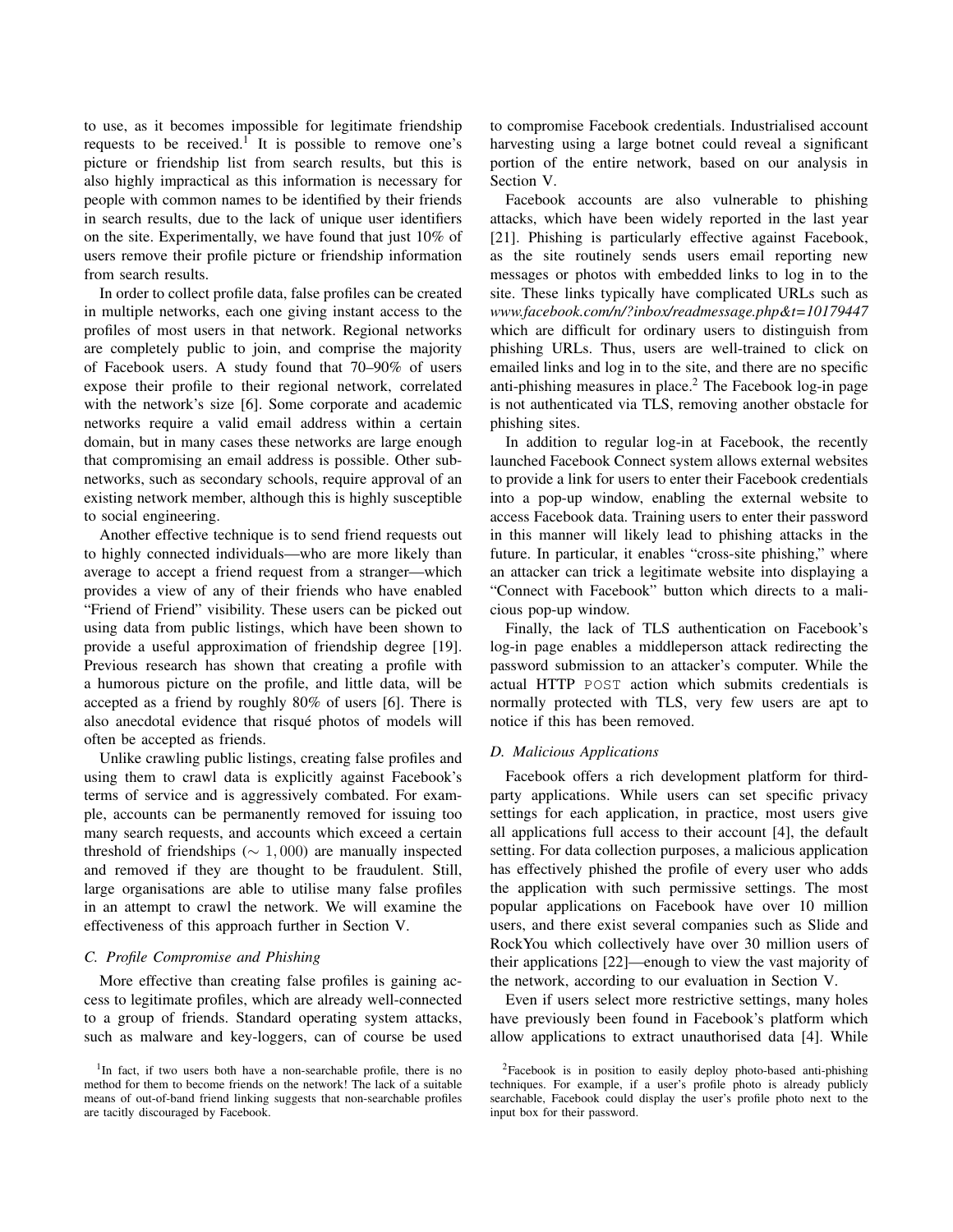Facebook only allows applications to display data in a site-specific "Facebook Markup Language" which is then translated into safe HTML and JavaScript on Facebook servers, hacks have been found in this interface which allow for the execution of arbitrary scripts [\[23\]](#page-5-22). There have even been Facebook-specific self-propagating worms [\[24\]](#page-5-23).

# <span id="page-3-1"></span>*E. Facebook Query Language*

Facebook allows application developers to make queries using 'FQL,' a subset of the SQL database query language. While FQL is designed to provide access only to profile information for users registered with an application, we have found several flaws which allow applications with no registered users to gather social graph data from Facebook by repeatedly issuing FQL queries.

Problems arise from FQL's use of user IDs as capabilities which allow for querying some bits of user data. UIDs cannot be considered secret as they are present in URLs and are easily located in public listings. They can also be extracted directly from FQL, by submitting queries such as:

```
SELECT uid, name, affiliations FROM user
 WHERE uid IN (X, Y, \ldots, Z);
```
which will return a list of valid user names and affiliations from a set of UIDs. We found it possible to crawl the UIDspace in blocks of 1,000 UIDs, with each query taking ∼ 10 seconds to be processed. This means that it would take approximately 2,000 machine-days to exhaust Facebook's UID space of  $2 \cdot 10^9$ .

It is also possible to retrieve large blocks of UIDs by querying the members of a group:

```
SELECT uid FROM group_member
WHERE qid = G;
```
This technique returns a maximum of 500 group members, making it less useful for gathering large sets of UIDs.

Once a large list of UIDs has been collected, their friendship connections can be retrieved using large friendship queries manually joining two sets of UIDs:

```
SELECT uid1, uid2 FROM friend
 WHERE uid1 IN (X, Y, \ldots Z)AND uid2 IN (U, V, \ldots W);
```
We found it possible to query all friendship links between two sets of 1,000 users at a time. Assuming an aggregator has the complete list of valid UIDs, it would take

$$
\left(\frac{\frac{N}{1,000}}{2}\right) \approx \left(\frac{200,000}{2}\right) \approx 2 \cdot 10^{10}
$$

queries to extract the complete graph, which is an infeasibly large number. However, this is still a useful technique because it can be used to find information that is invisible to other methods due to privacy settings. Users must manually opt out of the Facebook platform in order to be hidden from FQL queries, but we have found experimentally that less than 1% of users do so, as few are unaware of this is an avenue for data collection.

# V. EVALUATING COLLECTION TECHNIQUES

<span id="page-3-0"></span>To examine the implications of the attacks above, we tested their effectiveness against a crawled sub-network consisting of the original ID-space for students at Stanford university. We crawled this network using the FQL-query method described in Section [IV-E.](#page-3-1) This network consists of 15,043 users and was crawled by a single desktop PC in less than 12 hours. Our crawling script collected only UIDs and links, which were deleted following our experiments.

We conjecture that, in many cases, compromising one regional network is the goal of an aggregator (for example, local marketers or a local police department). In practice, most networks are easily compromised given a single account within the network, due to the default setting of profiles being exposed to members of their own network. We will consider, however, networks for which we start out with no data, and evaluate three possible discovery techniques.

#### *A. Data Collection Techniques*

- False Friendship Requests—In this scenario, an aggregator has created a false profile and is able to send friendship requests to users of her choice. She begins with random requests, then begins to target high-degree nodes with the network view she builds up.
- Random Compromise—In this scenario, the aggregator can compromises random accounts via malicious applications, phishing, malware attacks, or a middleperson attack on a wireless access point.
- Targeted Compromise—In this most powerful scenario, the aggregator is able to target specific accounts, for example using "spear-phishing" attacks.

# *B. Evaluation of Techniques*

We tested these methods on our crawled sub-graph, measuring their effectiveness against networks of users with friend-only privacy settings and friend-of-friend privacy settings. For each scenario, we evaluated the number of profiles and friendship links viewable given a limited budget of compromised nodes. The results of the different scenarios may not be directly comparable, since, for example, an aggregator may have a higher budget for random compromises than targeted compromises.

The results of our simulations on the Stanford network are shown in Figures 1–4. Consistent with previous analysis, we observe that a tiny fraction of network compromise gives away most of the network [\[10\]](#page-5-9) [\[9\]](#page-5-8). We found that it in most cases, it is very efficient to extract 50% of user profiles and 90% of friendship links before returns begin to slowly diminish. The level of compromise required to get this 50%/90% benchmark is shown in Table 1, and marked with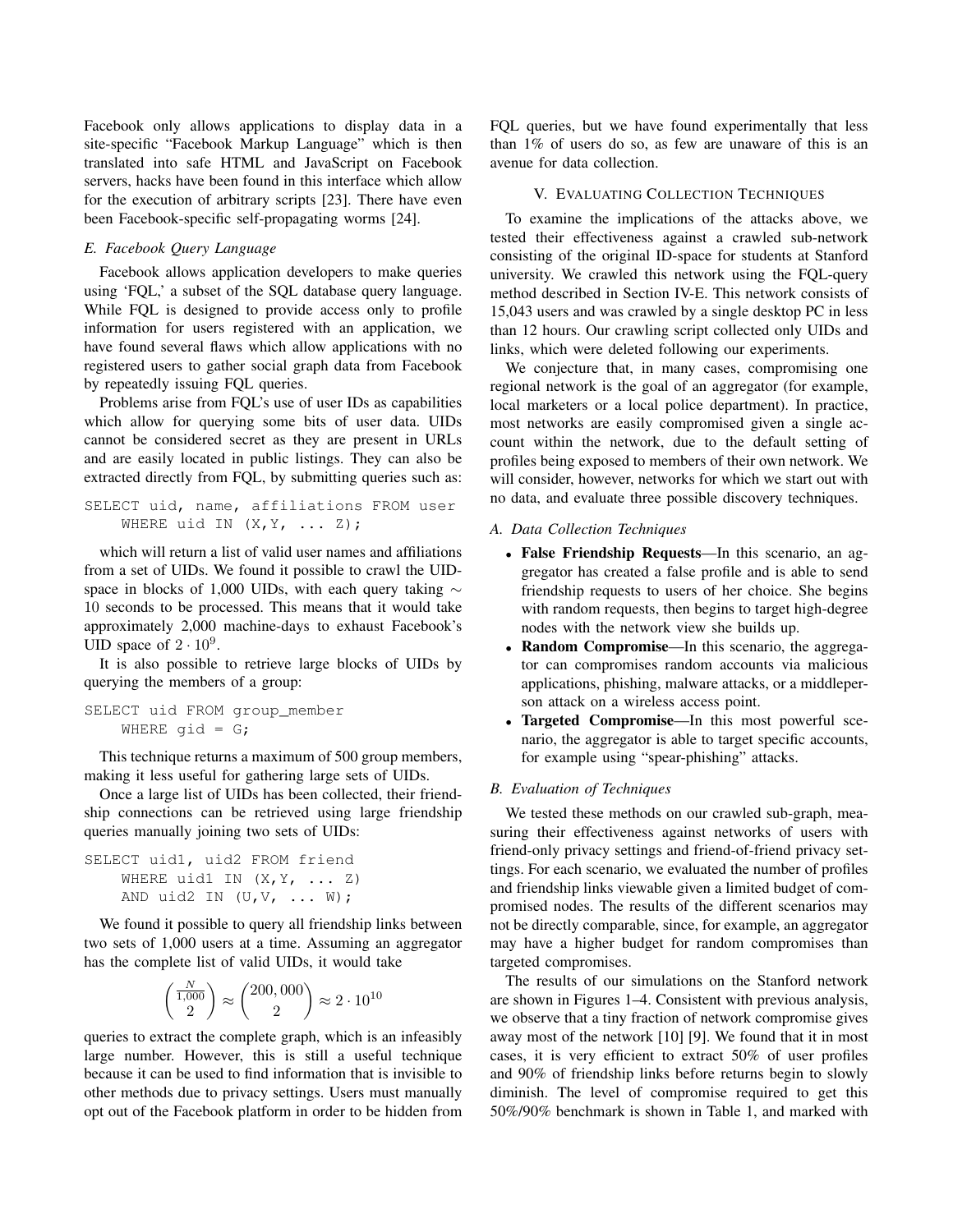

Figure 1. Profiles found, friends-only



Figure 2. Profiles found, friend-of-friend



Figure 3. Links found, friends-only



Figure 4. Links found, friend-of-friend

 $a' \times'$  in Figures 1–4. In the worst case of universal friendof-friend privacy settings, this level of discovery requires only 6 randomly compromised accounts out of over 15,000. Even with a friends-only privacy policy, we need just 112 random profiles, less than 1% of the total network.

In addition to the low number of accounts needed to compromise the network, we gained several important insights. First, random compromise yields almost as much information as targeted compromise, consistent with the analysis in [\[9\]](#page-5-8). This indicates that phishing, which yields an essentially random set of user profiles, can be very effective, given the poor phishing security described in Section [IV-C.](#page-2-2)

Friend-of-friend privacy makes discovery of the network  $\sim$ 100 times faster than friends-only privacy, consistent with the analysis of 'lookahead' in [\[9\]](#page-5-8). Critically, discovery of the network using bogus friendship requests becomes effective only with friend-of-friend privacy settings. This is important because the difficulty of creating a false profile and sending friend requests is far lower than compromising accounts.

Finally, we note that the discovery of a large number of links is significantly easier than discovering a large number of profiles. Given that many of the aggregators described in Section [III-B](#page-1-0) are more interested in links than profiles, this is a compelling finding.

# VI. CONCLUSIONS

Our analysis indicates that the current state of protection against data crawling of social networks has not kept pace as Facebook and other sites evolve into global networks interfacing with search engines, third-party applications, and